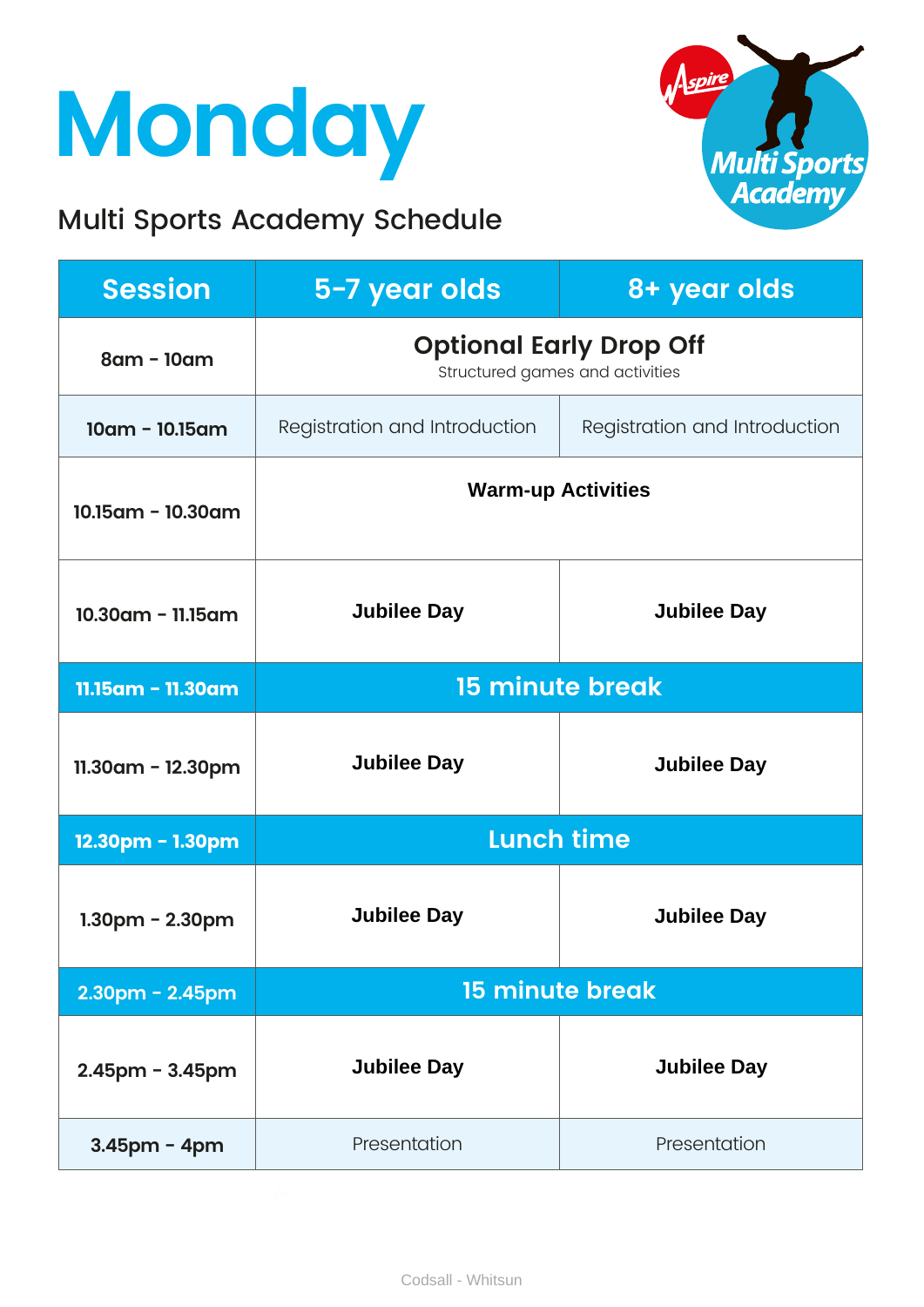## **Tuesday**

### Multi Sports Academy Schedule



| <b>Session</b>          | 5-7 year olds                                                     | 8+ year olds                  |
|-------------------------|-------------------------------------------------------------------|-------------------------------|
| 8am - 10am              | <b>Optional Early Drop Off</b><br>Structured games and activities |                               |
| $10am - 10.15am$        | Registration and Introduction                                     | Registration and Introduction |
| $10.15$ am - $10.30$ am | <b>Warm-up Games</b>                                              |                               |
| 10.30am - 11.15am       | <b>Netball</b>                                                    | <b>Ultimate Frisbee</b>       |
| 11.15am - 11.30am       | <b>15 minute break</b>                                            |                               |
| $11.30$ am - 12.30pm    | <b>Dodgeball</b>                                                  | <b>Netball</b>                |
| 12.30pm - 1.30pm        | <b>Lunch time</b>                                                 |                               |
| $1.30$ pm - $2.30$ pm   | <b>Ultimate Frisbee</b>                                           | <b>Dodgeball</b>              |
| $2.30$ pm - $2.45$ pm   | <b>15 minute break</b>                                            |                               |
| $2.45$ pm - $3.45$ pm   | <b>Bubble Choice</b>                                              | <b>Bubble Choice</b>          |
| $3.45$ pm - 4pm         | Presentation                                                      | Presentation                  |